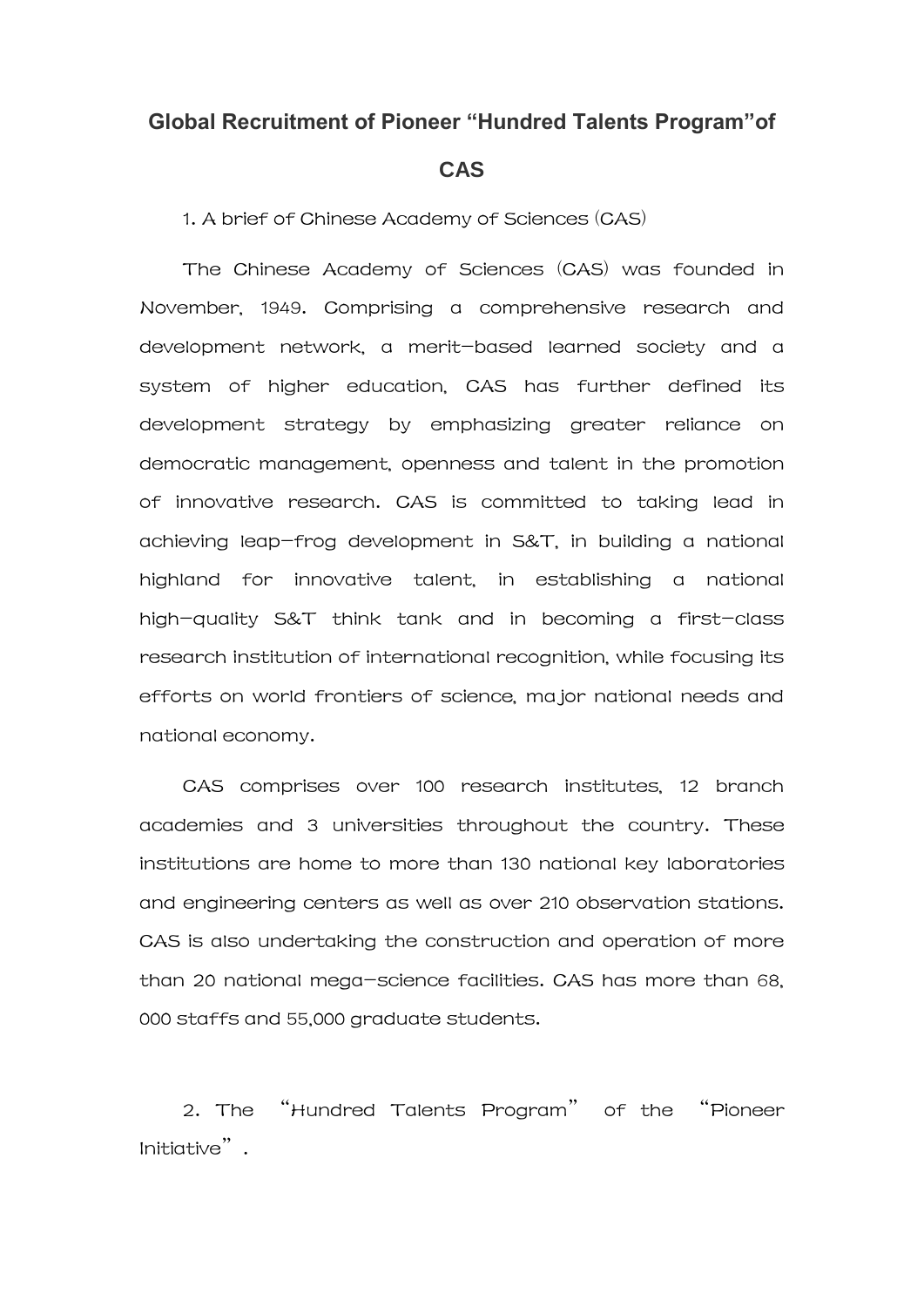The "Hundred Talents Program" of the "Pioneer Initiative" is a major project in CAS in terms of recruiting outstanding talents overseas, the program is composed of three sub programs namely Academic Leaders, Technological Excellence and Young Talents. The Academic Leaders is focusing on the eminent leading scientists, the Technological Excellence is subject to outstanding engineers and technicians, and the Young Talents is aiming at fine young scientists with great potentials.

3.Basic requirements and supporting policies for Academic Leaders

The Academic Leaders are those who have working experiences as full professors or in equivalent positions in eminent universities, internationally recognized research institutions or enterprises. They are required to have deep and outstanding academic attainments with widely recognized academic influences within the international counterparts. They are in the full vigor of life with fine ability serving as academic and team leaders.

CAS will allocate a funding package of 7million RMB to the Academic Leaders (including 3 million RMB for team building) and 1 million RMB to cover the infrastructure construction. The employers may provide extra start-up funding, relevant research platforms and supporting teams on demand.

4.Basic requirements and supporting policies for Technological excellence

The technological excellence are those middle age and young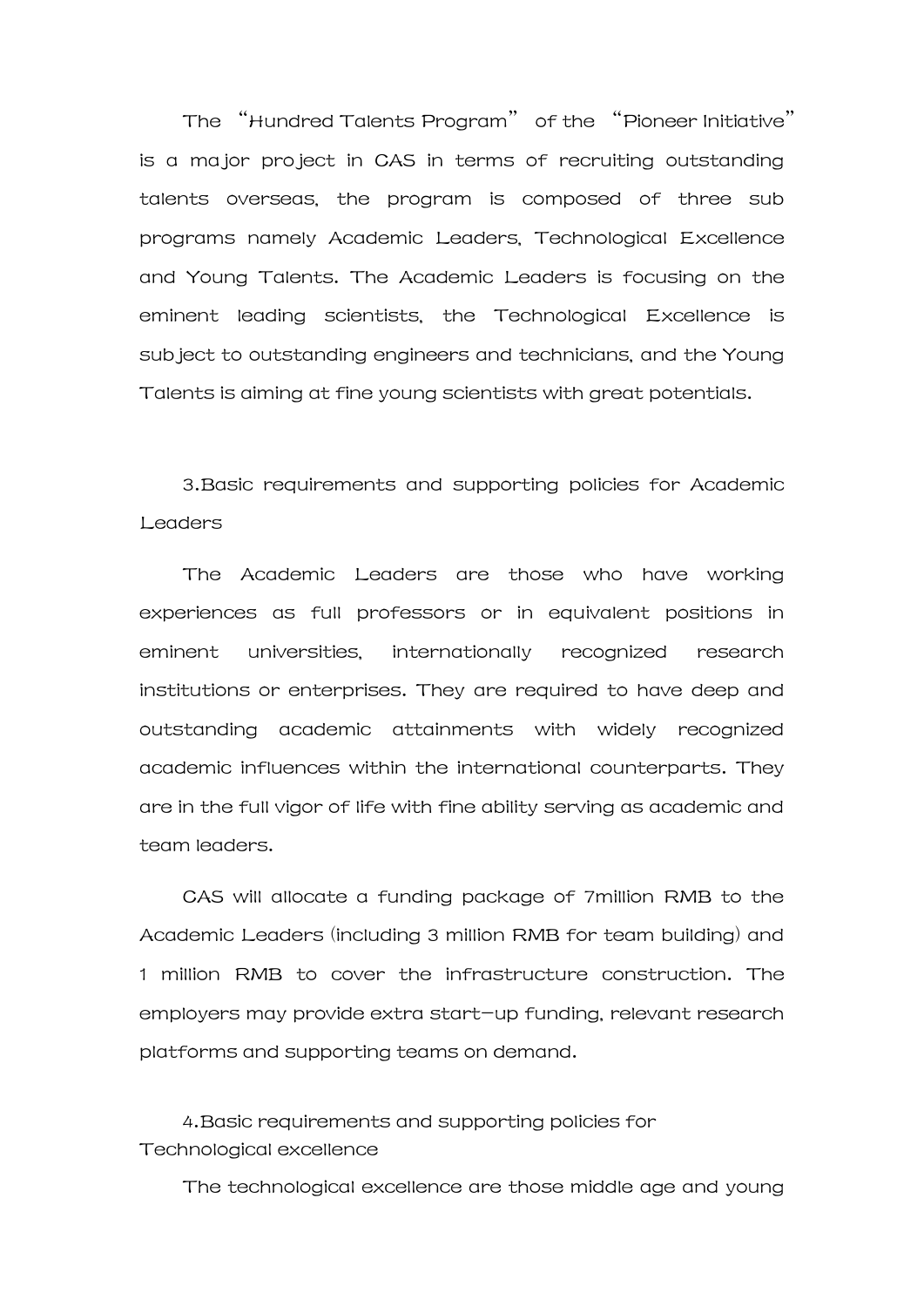talents who master the key technologies and have been working abroad in the R&D of engineering and technologies, or working in the construction of big-science facilities, scientific instruments for three or more years. They are capable of solving key technological problems and promote technological innovation with their first class achievements. A technological Excellence will get the package of 1-2 million RMB and an infrastructure construction funding of 0.6 million RMB from CAS.

The employers may provide extra start-up funding, relevant research platforms and supporting teams on demand.

5.Basic requirements and supporting policies for Young Talents

A Young Talent should have a doctor's degree with a research or working experience for three or more years in internationally recognized universities or research institutions abroad (the limitations of research and working years may be relaxed for the exceptionally good researchers). A young talent should also have cut a figure in his research field and made outstanding research achievements with innovative ideas. Potentials of S&T innovation and teamwork spirit are also required. The doctor's degree should be conferred within five years when the application is made.

In the first two years of the duty time, CAS will allocate a funding package of 0.8 million RMB and the employer will provide a start-up funding support for no less than 0.5 million RMB. After two years of working in CAS, the young talents will be reviewed